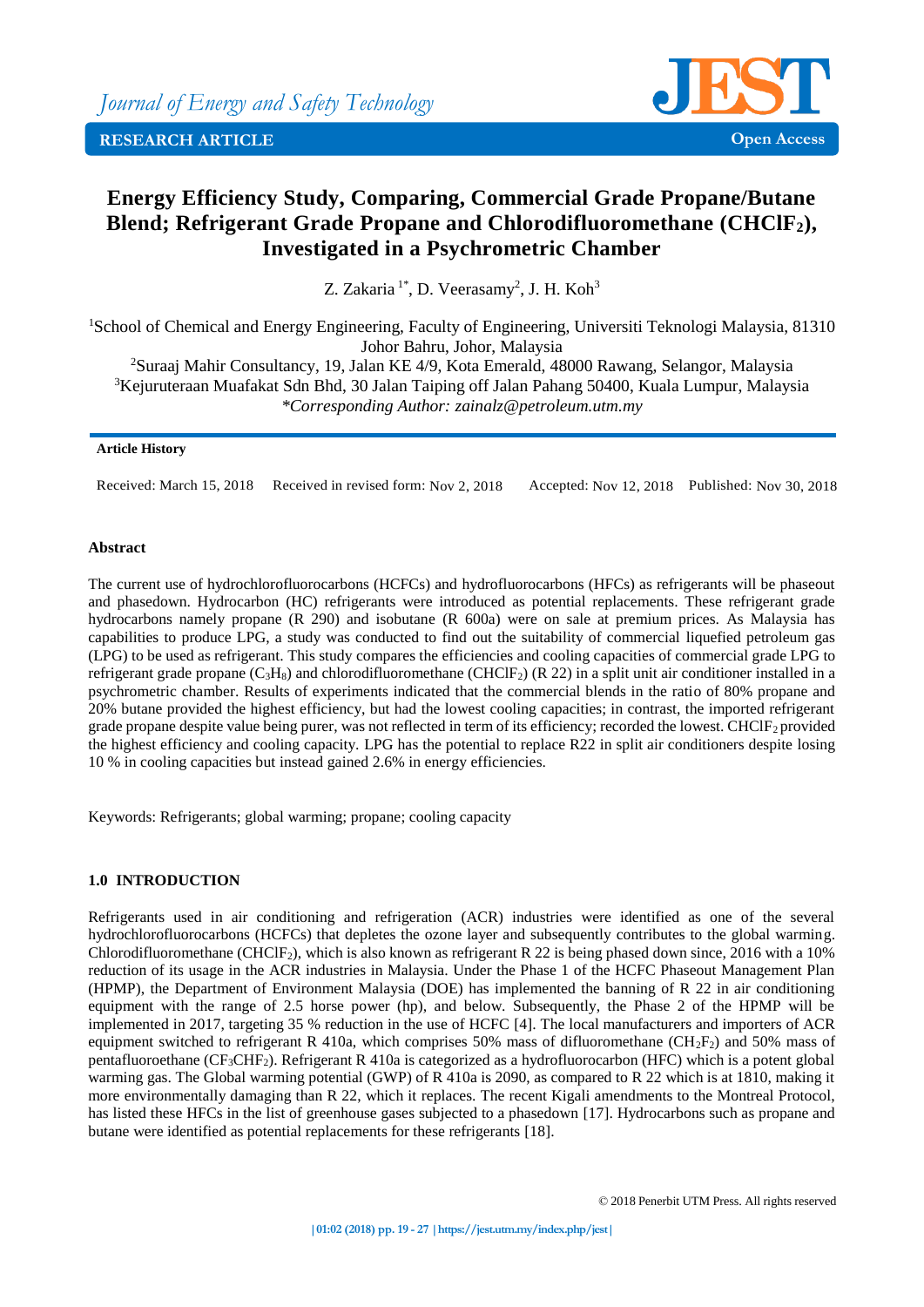#### **Z. Zakaria, V. Devaraj, & J.H. Koh/ JEST – Journal of Energy and Safety Technology. vol. 1, no.2 (2018): <sup>19</sup> - <sup>27</sup>**

Many researchers have conducted experiments and simulations of thermodynamic performances of HC refrigerants, comparing them with various other refrigerants currently in use today. Some of these works carried out are worth mentioning. It was concluded that in experiments conducted to compare the coefficient of performance (COP) of R 290 (refrigerant grade propane), R 22, R 407c (a blend of HFC) and R 410a in ambient temperature condition of 35º C to 55º C, R 290 has the highest COP [7]. In another experiment, using Indian Standard IS 1391, in a R 290 charged window unit, was found to have 2.8 - 7.9% higher COP, as compared to R 22 [3]. The split unit air conditioner using R 290 has lower cooling capacity but higher COP despite 50% less charge [11]. In an experiment conducted by Teng et. al. [16], it was found that with only 50% of volume of refrigerant R 290 charged into a window type air conditioner as compared to refrigerant R 22 the coefficient of performance (COP) of the air conditioner has increased thus resulting in better efficiency. Lastly using split unit air conditioner, it was concluded that with an increase of 20% compressor displacement, the performance of the air conditioner will be enhanced [20].

Researches carried out to evaluate the performances and thermodynamic analysis of commonly used HC refrigerants gave very promising results for, R 600a and R 290, as replacement refrigerants. Some of these experiments were not performed in a standardised environmental (climatic/psychrometric) chamber. Instead they were carried out at ambient conditions, which varies during each experiment [1, 14, 15]. The non-standardized conditions may generate different sets of results as compared to other researchers who perform at standardised climatic chamber. Devotta et al. [3] conducted experiments in accordance with the Indian Standard IS 1391 in a climatic chamber. Kim et al., [8] had also conducted a similar experiment using the Korean Standard KS 9305. These two experiments therefore yielded more accurate and standardised results as compared to other researchers. Besides these researchers there were others who have conducted experiments in a controlled environment such as, using a psychrometric chamber or using a controlled flow of chilled and heated water to simulate the standard ambient and load conditions for several types of refrigerants [2, 19, 21, 22]. The experiments carried out to obtain thermodynamic analysis and performance evaluation on HC or HC blends, gave results which were very promising COPs [3, 6, 7, 8, 10, 11, 12, 13, 16].

Therefore, a study was carried out to compare the efficiencies of commercial grade propane and butane to that of refrigerant grade propane in a split air conditioner that uses chlorodifluoromethane (CHClF2) or commonly known as R 22 as its base refrigerant. Two types of refrigerant grade propane which were named commercially as HC 22A that was imported from the U.S.A. and another refrigerant grade propane named simply as R 290 imported from China. Meanwhile the commercial grade propane and butane were obtained from Petronas Gas export terminal, Cukai, Terengganu, Malaysia. Eight samples were tested which include the baseline R 22 and four different blends of commercial propane and butane with different percentage of mass ratios of propane and butane. This study was conducted in a psychrometric chamber using the tunnel air enthalpy method as described in ISO Malaysian Standard 5151 (2012).

# **2.0 METHODOLOGY AND EXPERIMENTAL SET UP**

## **2.1 Methodology**

Experiments were conducted in a psychrometric chamber using the "tunnel air enthalpy" method, in accordance to the ISO Malaysian Standard 5151 (2012): Non-ducted air conditioners and heat pumps- testing and rating for performance (1st revision). Chlorodifluoromethane (R 22) and 2 types of refrigerant grade propane (HC 22A & R 290) and blends of LPG were used as refrigerant in a split type of air conditioner to be tested for cooling capacities and energy efficiencies in cooling capacity rating conditions as specified by ISO Malaysian Standard 5151 (2012).

The tunnel air enthalpy test method practically involved the measurement of both the dry and wet bulb of air entering and leaving the indoor unit of the split air conditioner in a climatic chamber. These changes together with the airflow measured in the indoor unit provided the cooling capacity of the equipment that was being tested.

Since indoor air enthalpy test method emphasizes on the temperature of wet and dry bulbs of air entering the indoor and outdoor associated with airflow rate, the correct method and equipment could perform these measurements accurately. The MS ISO 5151 provided methods and information of airflow measurement using the airflow measurement apparatus.

This airflow measurement apparatus and air mixer units were the main parts of the equipment used in the indoor air enthalpy method for measuring cooling capacities of split air conditioners. These apparatuses together with the air conditioning split unit under test was installed in a psychrometric chamber that operates at cooling capacity ratings "T1"as per Table 3 of MS ISO 5151 (2012). ("T1" states that the indoor unit inlet temperature at 19°C wet bulb and 27°C dry bulb and outdoor air inlet condition is at 24 $^{\circ}$ C wet bulb and 35 $^{\circ}$ C dry bulb with maximum allowable tolerances of  $\pm$  0.3 $^{\circ}$ C wet bulb and  $\pm$  0.5 $\degree$ C dry bulb.)

The main part of the research, which consists of tunnel air enthalpy setup, by using a 1 hp (10000 Btu/hr) split unit air conditioner installed in a psychometrics chamber. The air conditioning unit was designed to operate on refrigerant R 22. Table 1 shows the specifications of an air conditioning equipment. All the results obtained from this test that uses R 22 will be treated as the baseline of the studies. The air conditioner is installed using the set up as in the psychrometric chamber. The chamber was separated into two sections, each for the indoor and outdoor unit under test.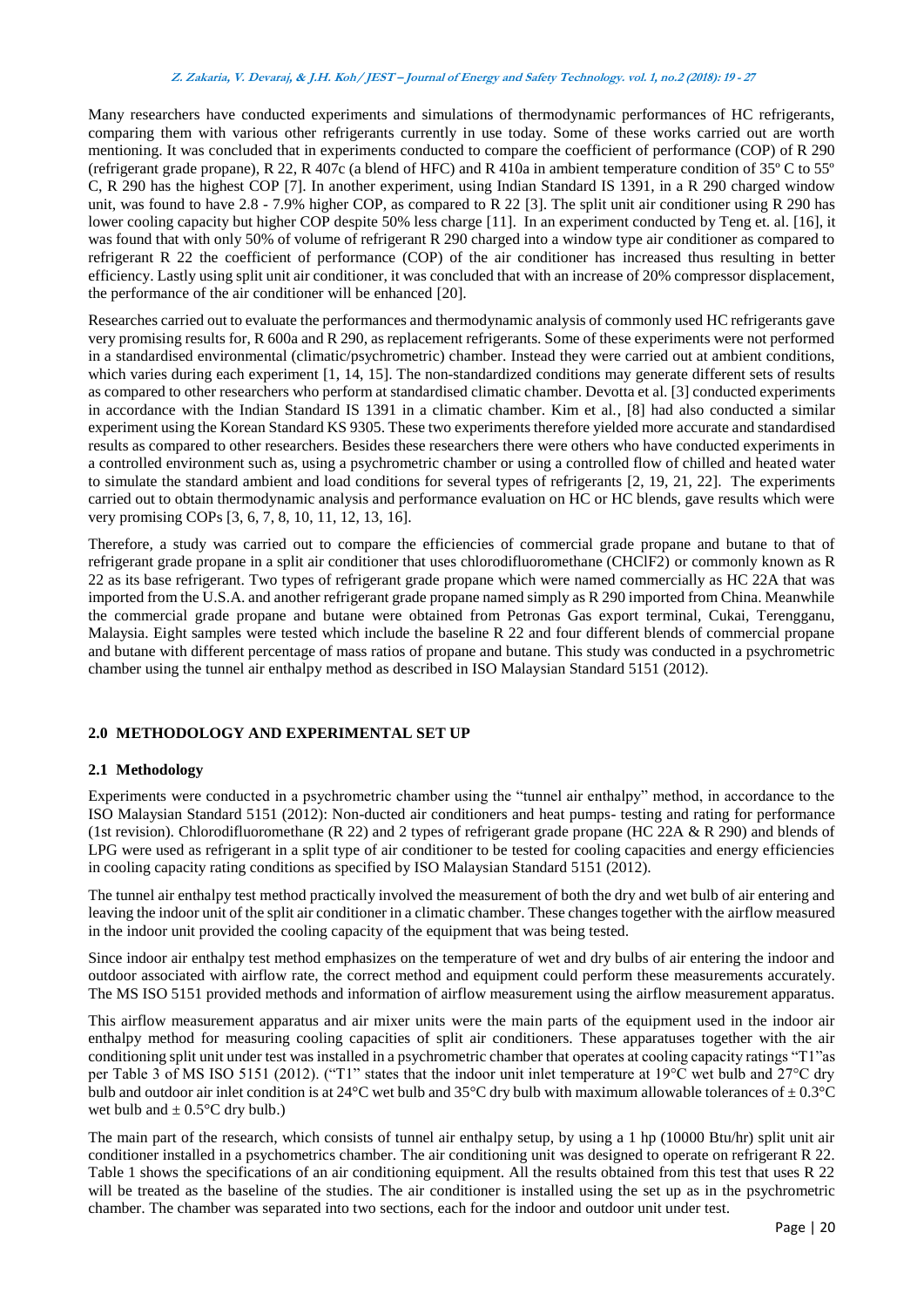## **Z. Zakaria, V. Devaraj, & J.H. Koh/ JEST – Journal of Energy and Safety Technology. vol. 1, no.2 (2018): <sup>19</sup> - <sup>27</sup>**

The indoor unit of the split type air conditioner was installed on a rack and connected to an air mixer unit via a short length of ducting/plenum. Inside the air mixer unit chamber wet/dry bulb thermometers and manometer were installed to measure the differential pressure of air entering the indoor unit. Room conditioning equipment were installed at the indoor and outdoor sections of the psychrometric chamber to ensure the air entering the indoor and outdoor units were controlled to the "T1" standard rating for moderate climates.

| <b>Item</b>                                        | <b>Description</b>    |
|----------------------------------------------------|-----------------------|
| Type                                               | Air cooled split unit |
| <b>Brand</b>                                       | Kool Man              |
| Made                                               | Malaysia              |
| <b>Outdoor Model</b>                               | $KW-102FAO$           |
| <b>Indoor Model</b>                                | $KC-102AA$            |
| Capacity based on 27°C (DB) & 19°C (WB) Indoor and | $10,000$ (Btu/h)      |
| 35°C (DB) & 24°C (WB) Outdoor                      |                       |
| Refrigerant Type                                   | $R-22$                |

| Table 1. Equipment Specifications |  |  |  |  |
|-----------------------------------|--|--|--|--|
|-----------------------------------|--|--|--|--|

Equation (1) to (3) were used for calculating the cooling capacity (watts) via the tunnel air enthalpy method. The total cooling capacity based on the indoor side test data,  $\varphi$ <sub>tci</sub> was calculated using Equation (1), the sensible cooling is given as  $\varphi_{\text{sci}}$ , in Equation (2) and the latent cooling capacity is given as  $\varphi_{\text{d}}$ , in Equation (3) and (4), respectively.

$$
\varphi_{tci} = \frac{q_{vi} (h_{a1} - h_{a2})}{v_n} = \frac{q_{v1} (h_{a1} - h_{a2})}{v_n (1 + W_n)}
$$
(1)

$$
\varphi_{sci} = \frac{q_{vi} (c_{pa1} t_{a1} - c_{pa2} t_{a2})}{v_n} = \frac{q_{vi} (c_{pa1} t_{a1} - c_{pa2} t_{a2})}{v_n (1 + W_n)}
$$
(2)

$$
\varphi_d = \frac{K_{1qvi}(W_{i1} - W_{i2})}{v_n} = \frac{K_{1qvi}(W_{i1} - W_{i2})}{v'_n(1 + W_n)}
$$
\n(3)

$$
\varphi_d = \varphi_{tci} - \varphi_{sci} \tag{4}
$$

where,

 $q_{vi}$  = air-volume flow rate at inlet,  $(m^3/s)$ 

- $h_{a1}$  = specific enthalpy of air entering indoor side, (J/kg of dry air)
- $h_{a2}$  = specific enthalpy of air leaving indoor side, (J/kg of dry air)
- $v_n$  = specific volume of dry air portion of mixture at nozzle,  $(m^3/kg)$

v '  $n =$  specific volume of air-water vapour mixture at nozzle,  $(m^3/kg)$ 

- $w_n$  = specific humidity at nozzle inlet, (kg/kg of dry air)
- $c_{pa1}$  = specific heat of air entering indoor side, (J/kg  $°C$ )

$$
c_{pa2} =
$$
 specific heat of air leaving indoor side, (J/kg °C)

- $t_{a1}$  = temperature of air entering indoor side, dry bulb ( $^{\circ}$ C)
- $t_{a2}$  = temperature of air leaving indoor side, dry bulb ( $^{\circ}$ C)
- $K_1 =$  latent heat of vaporization of water, (J/kg)
- $W_{i1}$  = specific humidity of air entering indoor side, (kg/kg of dry air)
- $W_{i2}$  = specific humidity of air leaving indoor side, (kg/kg of dry air)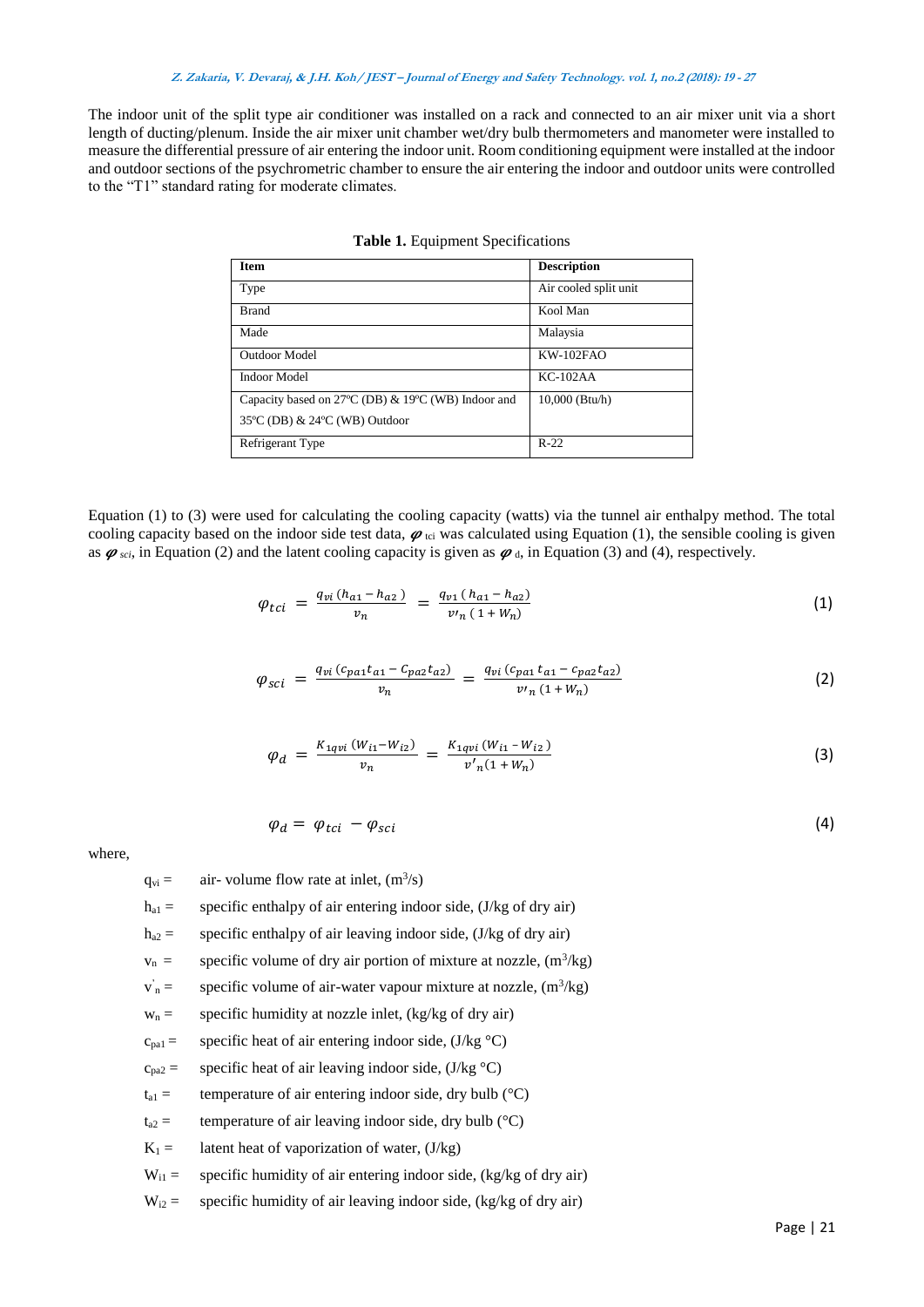Total power consumed by the split air conditioner in the psychrometric chamber in the experiments were measured by the power meter installed and average power consumption were calculated for each cycle. The energy efficiency ratio (EER) of the air conditioner under testing was calculated using Equation (5).

$$
EER = \frac{\text{Total cooling capacity (watts)}}{\text{Total power input (watts)}}
$$
 (5)

#### **2.2 Experimental set up**

Before the commencement of any experiment the psychrometric chamber was turned "ON" for an hour to achieve the equilibrium "T1" temperature and cooling capacity rating conditions [9].

The indoor unit was installed on a rack above the floor level and outlet of this indoor unit was connected to the air mixer unit *via* a connected ducting. The air mixer was connected to the airflow measurement apparatus using a flexible duct. The indoor unit is connected to an outdoor unit in a separate room using a copper tubing for the refrigerant inlet and outlet.

The connection between the indoor and outdoor was pressurised with nitrogen at 1.5 times the maximum working pressure of 2620 kPa. If no leak was detected, the refrigerant piping system was then evacuated using a portable vacuum pump connected to a gauge manifold. The hose for the inlet and outlet of the gauge manifold was connected to the service valve for the refrigerant inlet and outlet located at the outdoor unit. The refrigerant piping system was then evacuated to a vacuum of 29 inches mercury or 10014 mm water column.

After the evacuation process was completed, refrigerant was charged into the system. The first refrigerant to be tested in this experiment was R 22, followed by two types of refrigerant grade propane (HC 22A & R 290) and lastly by different proportions of LPG mixture. Figures 1 and 2 are the photos of the setup of split air conditioner indoor and outdoor in the test facility. The refrigerant container is set up on an electronic scale (accuracy of  $\pm$  1.0 g) to ensure that an accurate amount of refrigerant charged was based on manufacturer's recommendations. In the case of R 22, the manufacturer recommended 600 grams of R 22 for the 1 hp (10,000 Btu/h) split unit air conditioner. This was the amount of refrigerant charged into the system.

Manufacturers of refrigerant grade hydrocarbon have provided a simple chart which shows the correct amount of HC the need to be charged into the split air conditioning system that have been converted to function from utilizing refrigerant R 22 to HC. From the chart it can be seen, for a charge of 600 g of refrigerant R 22 needs 240 g of HC refrigerant. This was the amount of LPG blends charged into the split air conditioner that is being investigated for EER. Table 2 shows the total mass and mass fractions of different LPG components used for the EER experiments.

| Test Run No.   | Refrigerant     | % of mass | Total charge amount (g) |  |
|----------------|-----------------|-----------|-------------------------|--|
|                | R 22            | 100       | 600                     |  |
| $\mathfrak{D}$ | HC 22a          | 100       | 240                     |  |
| 3              | R 290           | 100       | 240                     |  |
| 4              | Propane         | 100       | 240                     |  |
| 5              | Propane: butane | 80:20     | 240                     |  |
| 6              | Propane: butane | 60:40     | 240                     |  |
| 7              | Propane: butane | 40:60     | 240                     |  |
| 8              | Propane: butane | 20:80     | 240                     |  |

|  | Table 2: Types of refrigerant and charge amount |  |
|--|-------------------------------------------------|--|
|--|-------------------------------------------------|--|

All the data used for these experiments were recorded at an interval of 5 minutes up to 7 times to ensure best average results.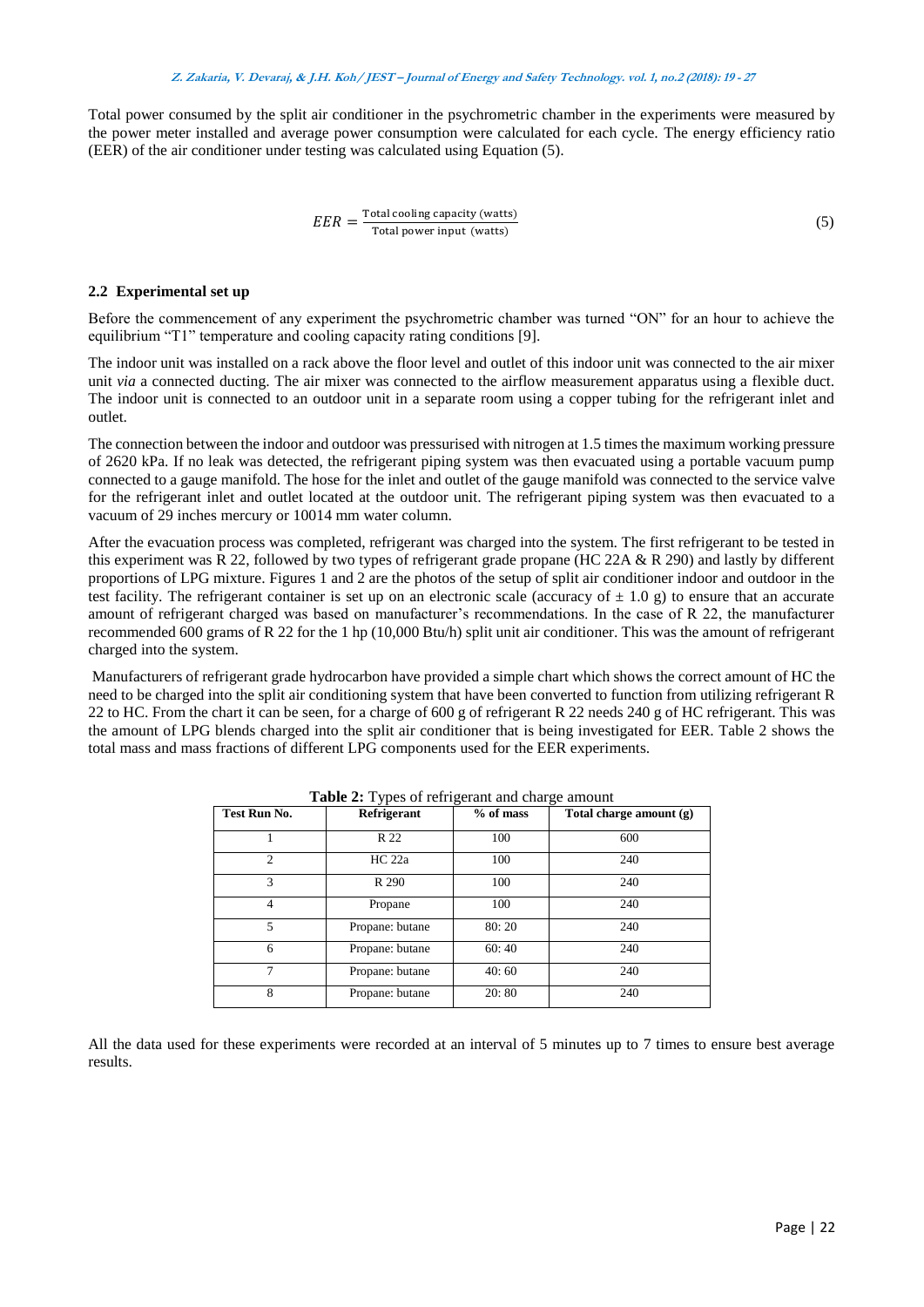

Figure 1: Indoor unit undergoing "Tunnel air test" in psychrometric chamber



**Figure 2:** Outdoor unit undergoing test in psychrometric chamber.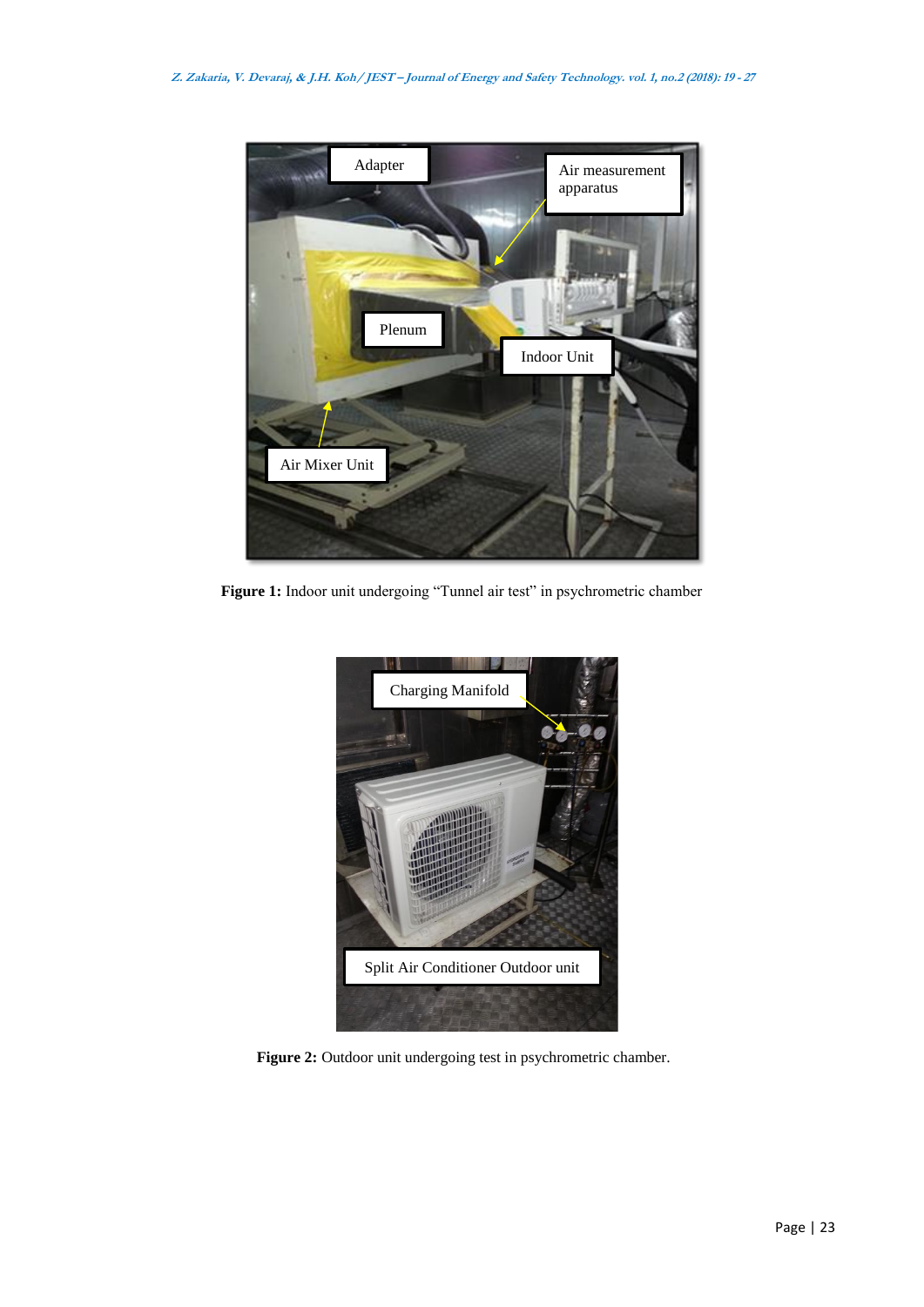# **3.0 RESULTS AND DISCUSSION**

Figures 3-5 show the results of the experiments obtained, with different refrigerants charged into the same air conditioner unit.

In Figure 3, the baseline of R 22 which is the actual working fluid for the air conditioner which recorded the highest cooling capacity. For alternative refrigerants, 100% commercial grade propane provided the highest cooling capacity as compared to others with refrigerant grade propane R 290 coming in second. The blend of 20% propane and 80% butane has the lowest cooling capacity in this test. Butane has a normal boiling point of -0.5º C as compared to propane at -42º C. At pressures higher than atmospheric in the refrigeration circuit butane may remain mostly as a liquid unable to boil off hence little enthalpy change occur other than that of the propane in the blend. The R 22, baseline refrigerant has a normal boiling point of -41º C. The thermophysical properties of both the R 22 and propane were very close thus showing very closer cooling capacities. Lower cooling capacities of other refrigerants as compared to baseline refrigerant R 22 may be also due to the initial design of the air conditioner that uses R 22 and no other types of alternative despite some refrigerant grade propane and commercial grade propane having similar thermophysical properties [20]. Have concluded by changing the compressor of the air conditioner that initially used R 22 into one that has 20% more displacement capacity, both the EER and cooling capacities of the air conditioner will increase. In this study however, no replacement of other components of the air conditioner other than the refrigerants were conducted.

Figure 4 shows the power consumed by the air conditioning unit using R 22 as baseline and other refrigerants as comparison. Refrigerant grade HC 22A has the highest power consumption value as compared to others. This may be due to impurities or suspected incondensable gases that comes with the product. The material data safety sheet (MSDS) of HC 22A, states that the product contains more than 98 % of propyl hydride (propane) with 2% as "Non-Hazardous Ingredients". This 2% may have contributed to the lesser performance of HC 22A in terms of cooling capacity and higher power consumption. Most of the power used in an air conditioner was when the compressor works to compress the lowpressure gas phase refrigerant into high pressure gas. Lower power consumed by the air conditioner when blends of propane and butane were used as refrigerants in the study. The lowering power consumption corresponds with the increased mass of butane in the blends. Butane was mostly in liquid phase during the entire refrigeration cycle. Only gas phase propane was compressed, and butane remained mostly as liquid and compressor performed less work thus the lower power consumed when blends of commercial propane and butane were used as refrigerants in this study. The higher the mass percentage of butane content in the blends the lower the power consumption of the compressor.

In Figure 5, HC 22A has the lowest energy efficiency ratio (EER) due to the combination of low cooling capacity and higher power consumption. The higher EER rating for the blends of commercial propane and butane were because the blends comprising of different ratios of commercial propane and butane despite having lower cooling capacities had also lower power consumption.



**Figure 3.** Latent, Sensible and Total Cooling Capacities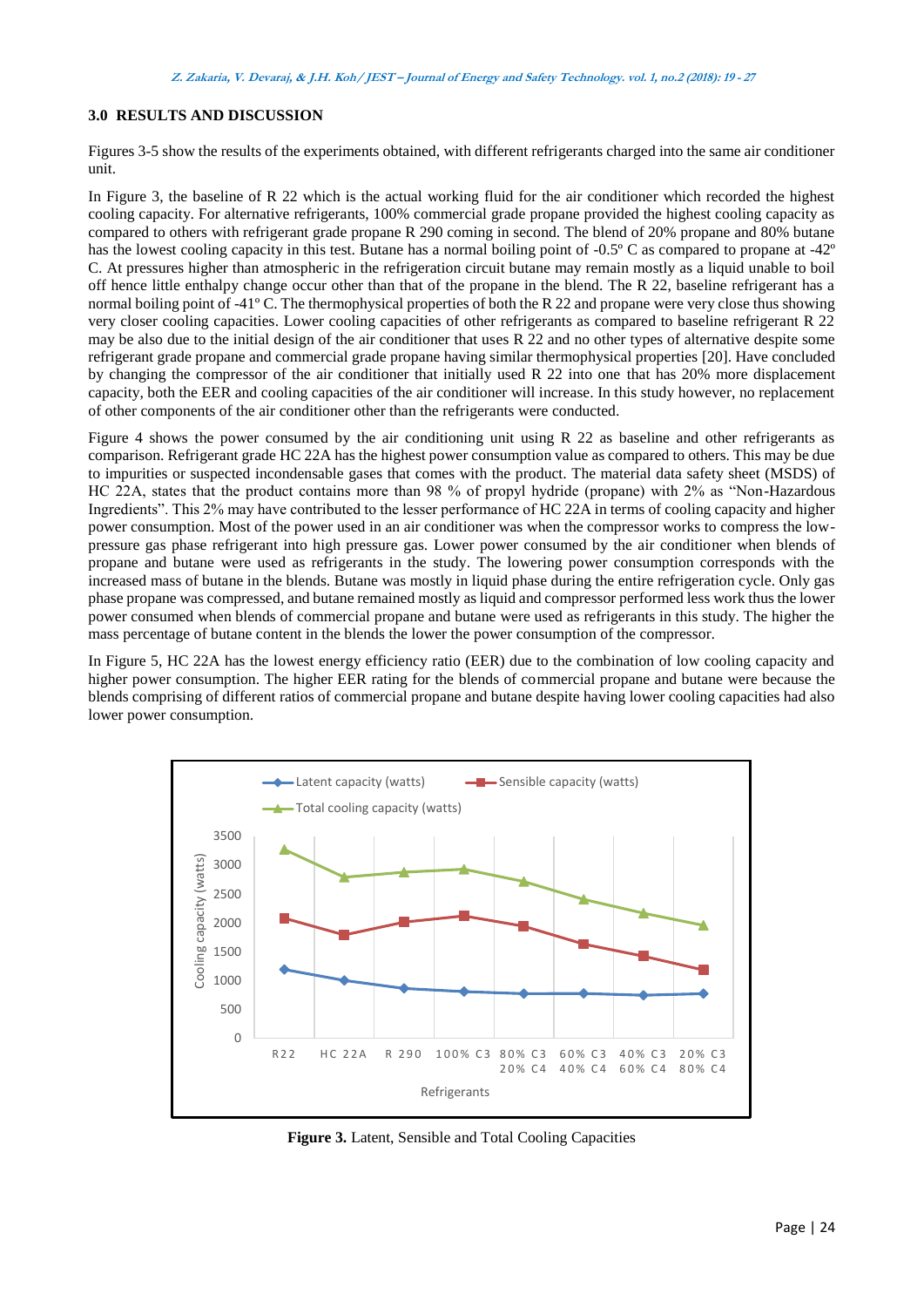

**Figure 4.** Total Power Consumption (watts)



**Figure 5.** EER of Different Refrigerants and LPG Blends

Table 3 summarises the results obtained for all the experiments. The overall best performer is the 100 % commercial propane as it has the lowest difference in cooling capacity as compared to the baseline refrigerant and a better EER as compared to R 22. This result was similar to experiments conducted on a split unit air conditioner that was replaced with 50% less charge with propane (R 290) as compared to the initially charged R 22 [11, 16]. Other researchers that replaced HFC refrigerant with propane in domestic refrigerators also reported results that were similar to this finding [10, 21], [19]. Propane has a global warming potential (GWP) of 4 as compared to R 22 at 1810 making it a viable replacement for R 22. It is also noted here that despite the claims of refrigerant grade propane having higher purity thus better performance than commercial grade propane, did not show in this experiment. Results also indicated that the locally available commercial grade propane performed better than the imported refrigerant grade propane. However, the air conditioner unit tested still performed best in terms of having the highest cooling capacity with R 22 as the designated refrigerant to be used.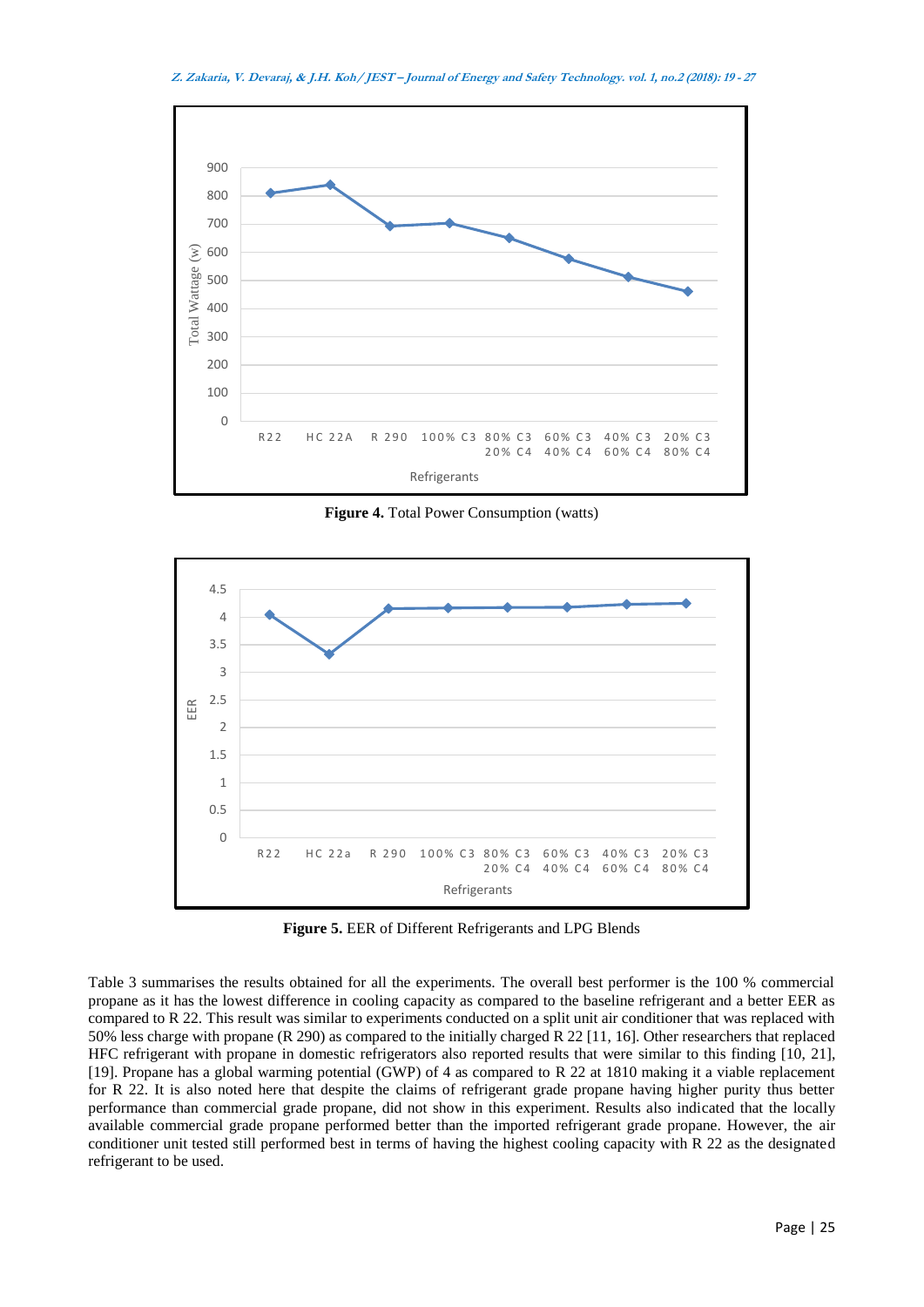| Refrigerant            | <b>Total Cooling</b><br>Capacity<br>(watts) | Diff $(\% )$ | Power<br>consumption<br>(watts) | Diff $(\% )$ | <b>Energy</b><br>efficiency<br>ratio (EER) | Diff $(\% )$ |
|------------------------|---------------------------------------------|--------------|---------------------------------|--------------|--------------------------------------------|--------------|
| R 22                   | 3277                                        |              | 810                             |              | 4.064                                      |              |
| HC 22A                 | 2797                                        | $-14.6$      | 840                             | 3.7          | 3.330                                      | $-18.1$      |
| R 290                  | 2882                                        | $-12.1$      | 693                             | $-14.4$      | 4.159                                      | 2.3          |
| 100% propane           | 2935                                        | $-10.4$      | 704                             | $-13.1$      | 4.169                                      | 2.6          |
| 80% propane 20% butane | 2720                                        | $-17.0$      | 651                             | $-19.6$      | 4.178                                      | 2.8          |
| 60% propane 40% butane | 2412                                        | $-26.4$      | 577                             | $-28.8$      | 4.180                                      | 2.9          |
| 40% propane 60% butane | 2173                                        | $-33.7$      | 513                             | $-36.7$      | 4.236                                      | 4.2          |
| 20% propane 60% butane | 1960                                        | $-40.2$      | 461                             | $-43.1$      | 4.252                                      | 4.6          |

**Table 3.** Difference in cooling capacity, power consumption and energy efficiency ratio of refrigerants tested in psychrometric chamber

## **4.0 CONCLUSION**

After this study it can be concluded that with an air conditioner designed to use R 22, other alternatives refrigerants if used, will not provide the similar cooling capacity the unit is designed to provide. EER may be lower for almost all alternative refrigerants used in this study mostly due to the fact that the thermodynamic properties of HCs were better as compared to R 22 hence also the reduction in the charge amount. The results of the study were similar to those reported by Granryd [5]. The use of refrigerant grade propane has no advantages as compared to commercially available propane. In fact, commercial propane performed better in terms of cooling capacity and EER. It was also concluded that blends of commercial propane and butane have poor cooling performance with cooling capacity dropping with the gradual increase of butane in the blend. Lastly, it is worth mentioning here that Wu et al., [20], which performed a similar study have concluded that by increasing the compressor displacement by 20% and changing the compressor oil to a higher viscosity type but without changing other components such as capillary tubes and heat exchangers, using HC refrigerants to replace R 22 would increase both the cooling capacity and also EER.

#### **Acknowledgements**

The authors would like to express their gratitude to KoolMan International Sdn Bhd for granting them the rights to use the psychrometric chamber for conducting the experiments.

#### **References**

- [1] Alsaad, M.A. and Hammad, M.A. (1998). The Application of Propane/Butane Mixture for Domestic Refrigerator. *Applied Thermal Engineering*. 18, 911-918.
- [2] Dalkilic, A.S. and Wongwises, S. (2010). A Performance Comparison of Vapour- Compression Refrigeration System Using Various Refrigerants. *International Communications in Heat and Mass Transfer*. 37, 1340-1349.
- [3] Devotta, S., Padalkar, A.S., and Sane, N.K., (2005). Performance Assessment of HC-290 as a Drop- In Substitute to HCFC-22 in a Window Air-Conditioner. *International Journal of Refrigeration*. 28, 594-604.
- [4] Department of Environment (DOE) Malaysia, 2010, Consultative Workshop on *"HCFC Phaseout Management Plan (HPMP) for Malaysia, 4 October 2010."* DOE Malaysia.
- [5] Granryd, E. (2001). Hydrocarbons as Refrigerants- An overview. *International Journal of Refrigeration*. 24, 15-24.
- [6] Hwang, Y., Jin, D.H. and Rademacher, R. (2007). Comparison of R-290 and Two HFC Blends for Walk- In Refrigeration Systems. *International Journal of Refrigeration*. 30, 633-641.